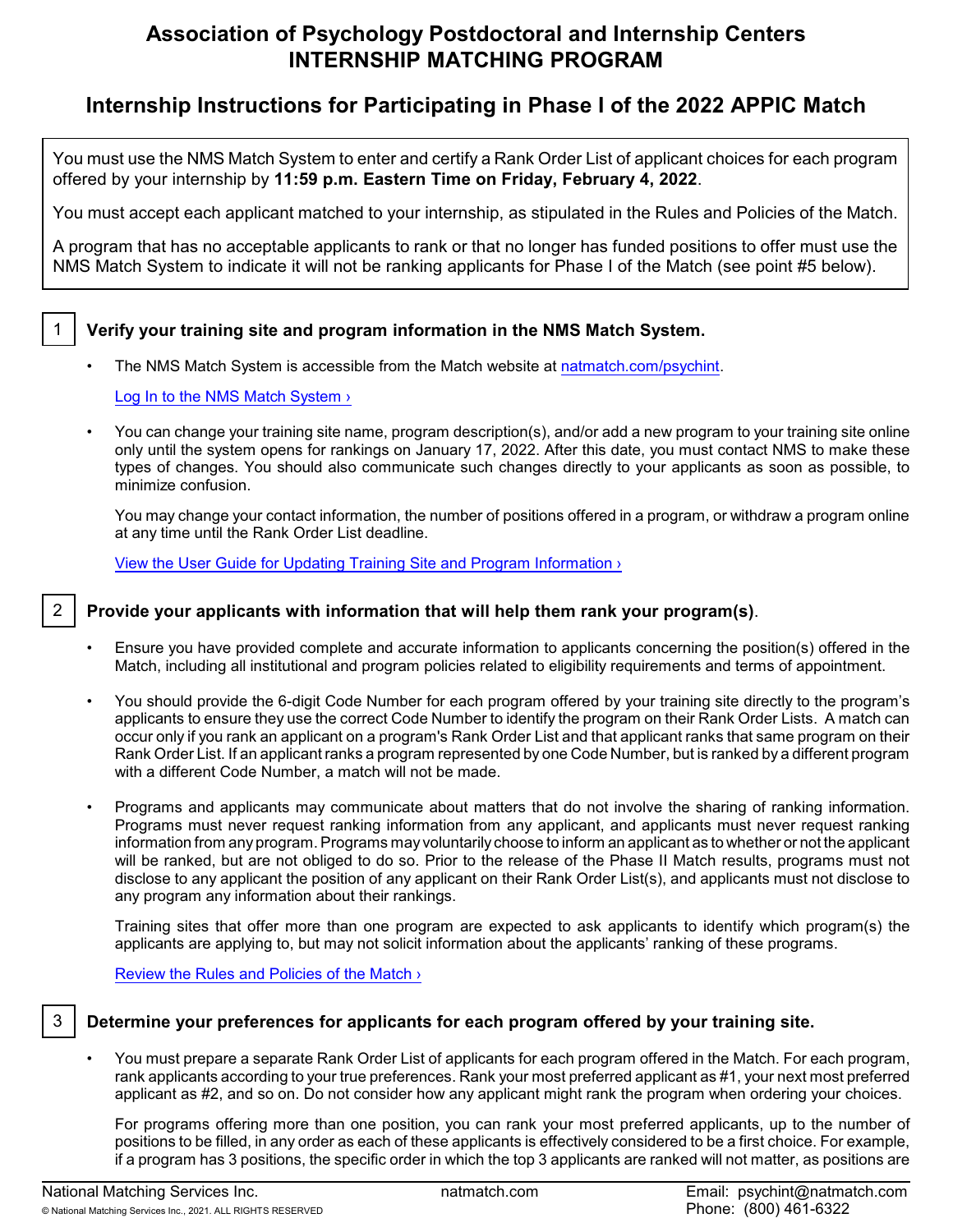available for all 3 of those applicants. However, the rank numbers you assign to your less preferred applicants (e.g., ranks 4 and onwards) are very significant as they indicate your order of preference for each of these applicants if the program cannot match with all of its most preferred applicants.

You should rank all applicants who are acceptable for the program. By including more applicants on your Rank Order List, you may increase the likelihood of filling all the positions in the program. The program will be matched with the most preferred applicants on the list that rank the program and do not match with programs that the applicants prefer.

Do not rank any applicant that you consider unacceptable. A program can only be matched with applicants that appear on its Rank Order List.

[Learn More About Ranking Strategy ›](https://natmatch.com/psychint/programs/strategy.html)

• Training sites offering more than one program in the Match may find it helpful to use the Reversion feature offered in the Match. A reversion allows the program to move (revert) one or more positions that are left unfilled during the match processing from one program to another, to increase the likelihood of filling all positions at the training site.

[View Information, Examples, and Instructions for Submitting Reversions ›](https://natmatch.com/psychint/programs/reversions.html)

• Most programs will submit only one Rank Order List in order to match with the most desirable applicants. However, if a program has special requirements (e.g., a need to match with a particular mix or distribution of applicants with specific characteristics), those requirements may be satisfied by submitting multiple Rank Order Lists for a single program.

[View Information, Examples, and Instructions for Submitting Multiple Lists ›](https://natmatch.com/psychint/programs/multiplelists.html)

It is possible to request that the matching algorithm limit the number of applicants from the same university or school that are matched on a single Rank Order List.

[View Information and Instructions for Setting University/School](https://natmatch.com/psychint/programs/limits.html) Limits ›

• If you have special requirements that you do not know how to address in the Match, please contact NMS to discuss your situation as soon as possible. Special requests that are not discussed with NMS until just before the Rank Order List deadline are more difficult to accommodate.

#### 4 **Enter and certify your Rank Order List(s) in the NMS Match System by 11:59 p.m. Eastern Time on Friday, February 4, 2022.**

- The NMS Match System opens for the entry of rankings for Phase I on Monday, January 17, 2022.
- In the Rankings section of the NMS Match System, search for and add applicants to each program's Rank Order List in order of your true preferences. Ensure that the applicant's name and 5-digit Code Number shown on the Rank Order List are correct for each applicant you rank.

If a program has a relatively long list of choices (more than 25) that can be provided in a comma-separated file (.csv), you may find it easier to import a file of rankings, rather than searching for and adding applicants individually.

[View the User Guide for Entering Your Rankings](https://natmatch.com/psychint/programs/rankings-guide.html#enter) ›

- If an applicant you intend to rank is currently withdrawn, you should leave the withdrawn applicant on your Rank Order List. If the applicant is reinstated prior to the deadline, that ranking will be used in the Match. If the applicant remains withdrawn, the Rank Order List will be processed as if you had not ranked the withdrawn applicant. If you need clarification regarding the status of any applicant in the Match, contact the applicant directly.
- Each program's Rank Order List must be entered and certified by 11:59 p.m. Eastern Time on Friday, February 4, 2022 in order for it to be used in Phase I of the Match. You should enter and certify your Rank Order List(s) well before the Rank Order List deadline to avoid potential problems near the deadline.

[View the User Guide for Certifying Your Rank](https://natmatch.com/psychint/programs/rankings-guide.html#certify) Order List(s) ›

You can make changes to a list even after it is certified, until the Rank Order List deadline. If you change a list after it is certified, you simply have to certify the list again before the deadline in order for it to be used in the Match.

You will not be able to access the NMS Match System to enter ranks, certify a Rank Order List, or withdraw a program for Phase I after the Phase I Rank Order List deadline.

• You should print a copy of each program's final certified Rank Order List for your records, as this information will only be available until February 21, 2022.